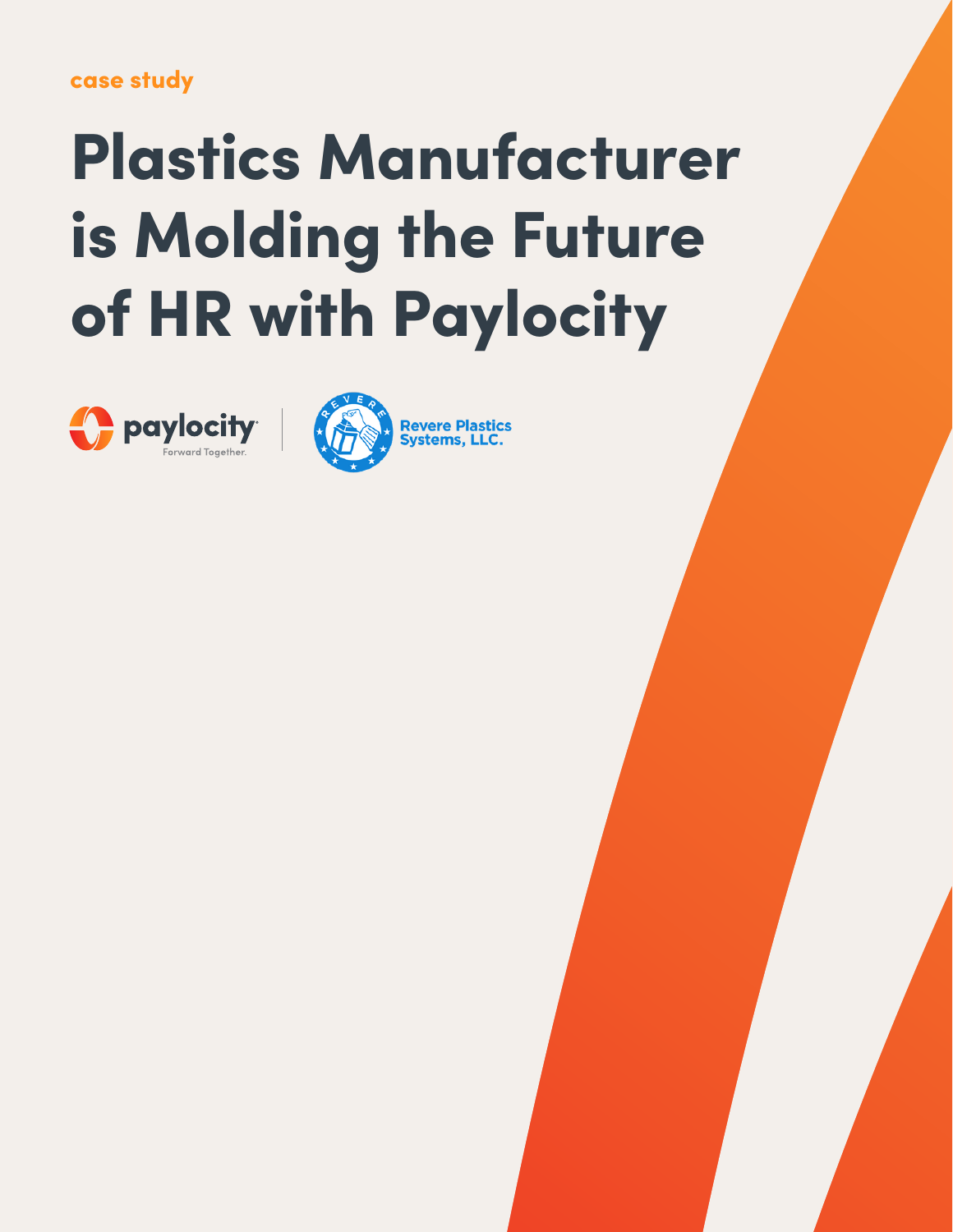

Revere Plastics Systems, a manufacturer of plastic injection molding, is planning to double in size by 2023. In 2019, the Novi, Michigan-based company brought in a new head of human resources (HR) to help make this a reality, and she immediately began to look at new HR and payroll solutions to support this goal.

## The Challenge

Revere Plastics was born in the 1950's and focused almost exclusively on serving its largest customer. However, the company has grown up and diversified over the last 70 years, both by geography and market served. With their sights on bold growth goals, the team is actively acquiring new plants and recruiting at an aggressive rate. When Vice President of HR Kristi Stuetzer was brought on board in 2019, she immediately began to evaluate HR and payroll software companies to help her engage employees and automate tedious tasks.

"Our profit margins are razor thin, and that means that we have to be as efficient as possible. I would say 85% of our company is hourly," explains Kristi. "We're competing with larger chain companies for talent, and it's very difficult to retain, find, and keep talent. We want to develop and grow our people. And that's our goal."

A key component when dealing with a competitive landscape and low retention, is a winning culture. "The number one thing we're working on is culture and how do we show we value everyone wherever they are at in the company," says Kristi. "We're on a journey of empowering their voice and making them feel confident to speak up."

But, empowering people is an even bigger challenge when there are 1,200 employees spread across seven plants. "We're finding quite a few of our employees don't have smart phones," says Kristi. "We're operating from a communication deficit."

"It's very difficult to retain, find, and keep talent. We want to develop and grow our people. And that's our goal."

– Kristi Stuetzer, Vice President of HR

Company Revere Plastics Systems

**Industry** Manufacturing

Location Novi, MI

Size 1,200

Customer Since 2019

#### **Challenge**

Revere Plastics struggled with high turnover and communicating with employees.

### Featured Solutions



#### [Results](https://www.paylocity.com/our-products/benefits/?utm_source=offline&utm_medium=pdf&utm_campaign=casestudy&asset=15022401a_revereplastics)

Paylocity cast a new light on Revere Plastics, making leadership and information more accessible while simplifying and automating tedious tasks for the HR team.

#### Share

[paylocity.com/ReverePlastics](https://www.paylocity.com/resources/resource-library/case-study/case-study-plastics-manufacturer-is-molding-the-future-of-hr-with-paylocity/?utm_source=offline&utm_medium=pdf&utm_campaign=casestudy&asset=15022401a_revereplastics)

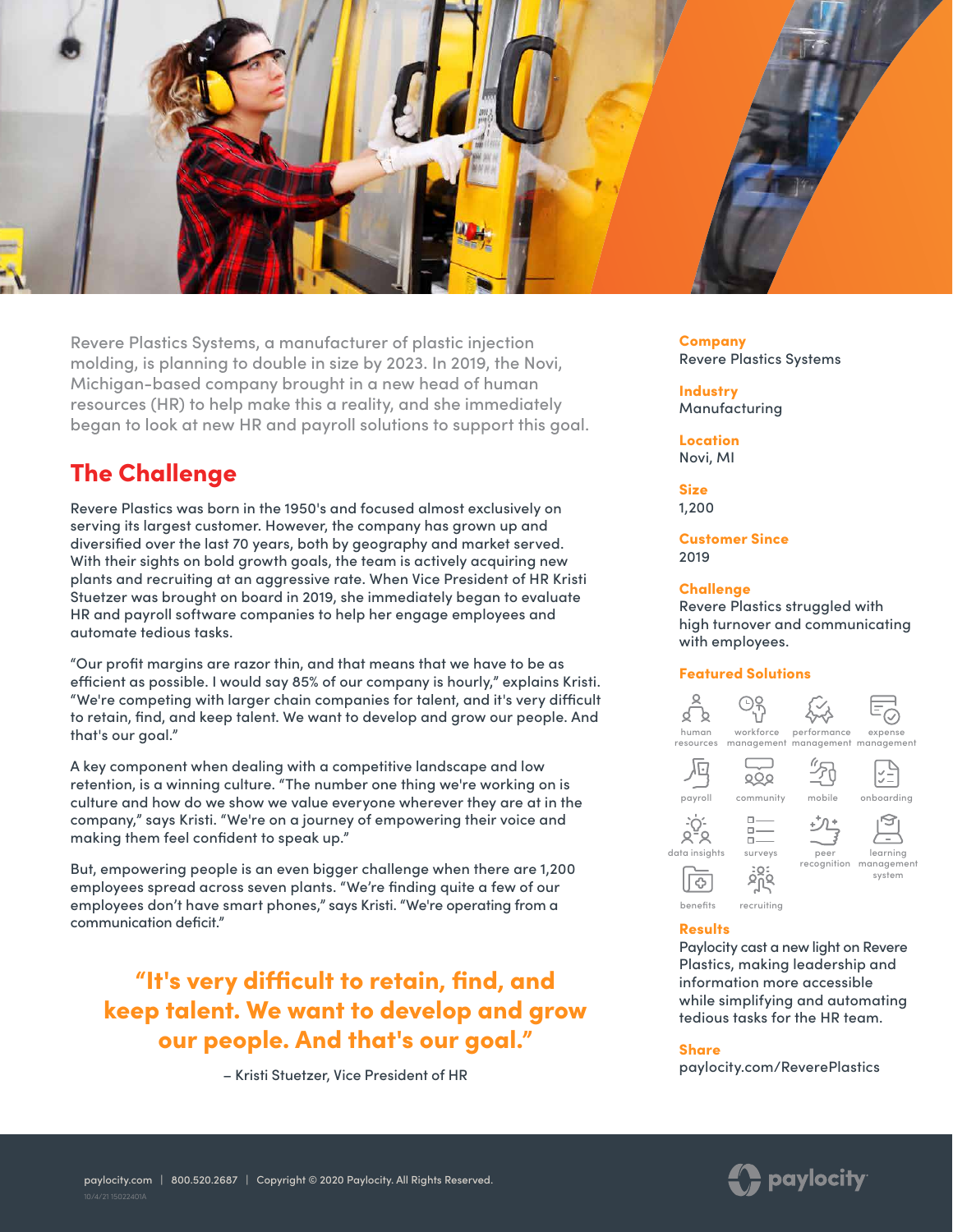## "The number one thing we're working on is culture and how we value everyone wherever they are at in the company."

– Kristi Stuetzer, Vice President of HR

## The Approach

According to Gallup, [approximately 68% of employees](https://www.inc.com/sonia-thompson/68-percent-of-employees-are-disengaged-but-there-i.html)  [are disengaged.](https://www.inc.com/sonia-thompson/68-percent-of-employees-are-disengaged-but-there-i.html) So it might come as no surprise that the 32% of actively engaged employees could be giving leadership false representation of the entire population. Kristi explains how this was the case at Revere Plastics, "when I first started, I hosted a workshop for 20 people in our leadership team. And I said, statistically, employee engagement tracks as a bell curve, where people in the majority of that bell are just not engaged." Kristi asked her leadership team where they thought Revere is on that spectrum and was surprised when leadership answered that their people are highly engaged. "I sent out surveys with Google. And it was one simple question, 'would you refer a friend to work at Revere?' Less than 1% of employees responded to the survey. I sent the survey again for the second and third month and it was the same. During that time, we implemented Paylocity and on the fourth month I launched a survey through Paylocity's Survey module and received more than a 40% response rate. Revere also improved the employee response to internal NPS (Net Promoter Score) surveys from "Good" to "World Class". A true sign of improved engagement across the business. We can build relationships with people and that touch point builds our culture. And for the first time, we have a pulse on the culture."

[Replacing hourly workers costs approximately \\$1,500](https://www.shrm.org/hr-today/news/all-things-work/pages/to-have-and-to-hold.aspx)  [each,](https://www.shrm.org/hr-today/news/all-things-work/pages/to-have-and-to-hold.aspx) so there is a lot of motivation to reduce attrition and Kristi is a firm believer that a positive culture will help. With Paylocity, Revere has reduced overall turnover by more than 70%. "There's been a lot of education and learning that have gone into the fight for building a strong culture so we can retain people. Ideally there would be less turnover so we're not recruiting as much."



Every employee Revere Plastics loses means there's one more person they will need to remove from the system and recruit, hire, onboard, and train someone new. "The Onboarding module has saved us so much time. We hire five people, and we lose about that many a week, so having that automated is huge. When you're hiring and losing a total of 10 people a week, that's a full-time job. Since the shift to Paylocity, we can spend our time doing something more strategic."

One way Kristi found to slow turnover is to make sure employees feel appreciated. "It's important that everyone understands what they mean to us in the role they play and how much of a difference they make to our customers." Kristi explains how rolling out Impressions, Paylocity's peer-to-peer recognition platform has really helped boost engagement. "We have a gentleman who started in May. He manages one of our smallest plants and has given more impressions than any other manager in the company. And we have managers that have given more than 1,000 impressions – it's crazy. We've started encouraging video impressions since video really is worth 2 million words."

"Less than 1% of employees responded to the survey. I sent the survey again for the second and third month and it was the same. During that time, we implemented Paylocity on the fourth month I launched a survey through Paylocity's Survey module and received more than 40% response rate... And for the first time, we have a pulse on the culture."

Kristi Stuetzer, Vice President of HR

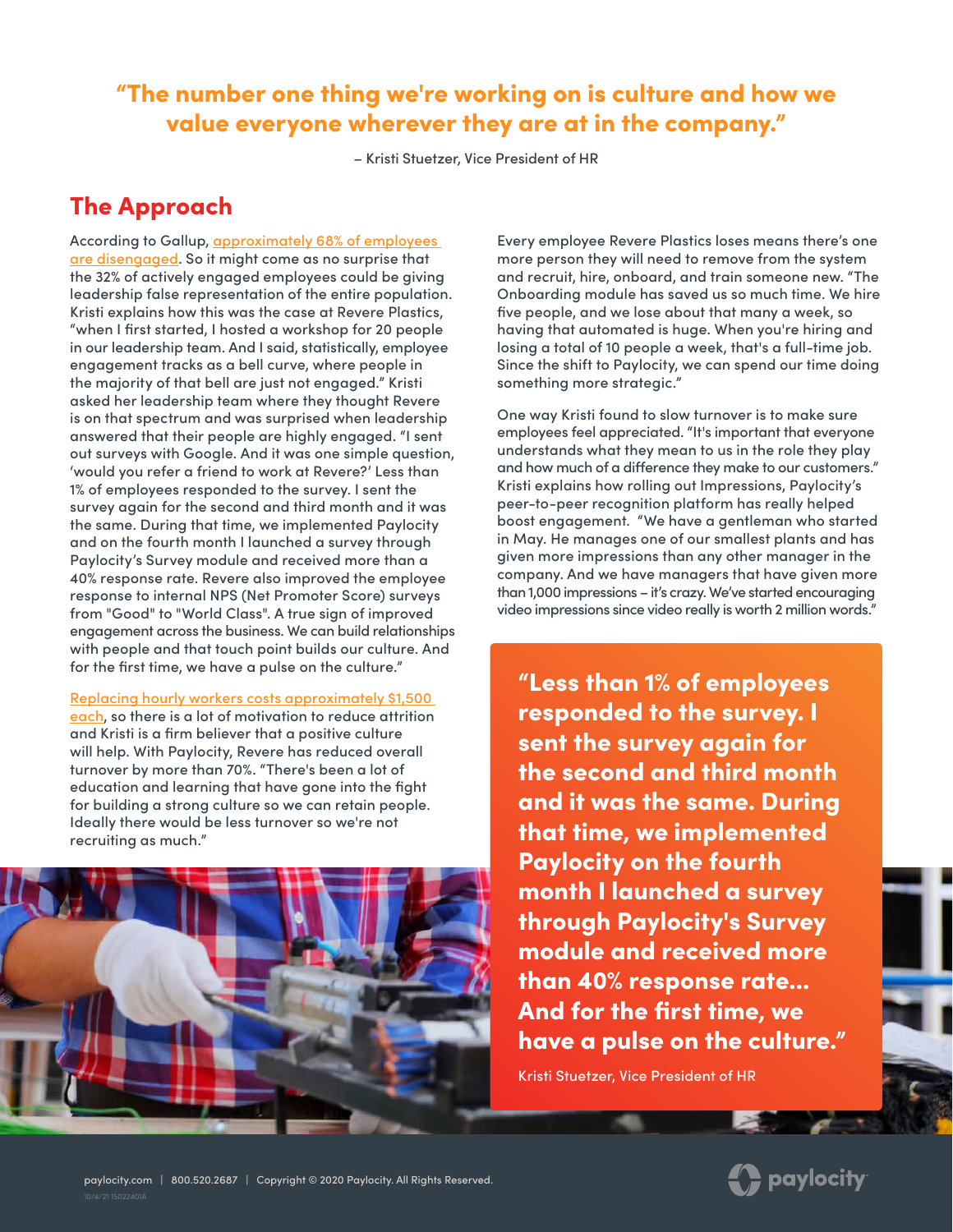

With a lot of the staff lacking access to smart phones or company email addresses, reaching all employees has been an ongoing challenge. Revere rolled out a newsletter using Paylocity's social collaboration and communications tool, [Community](https://www.paylocity.com/our-products/modern-workforce/community/?utm_source=offline&utm_medium=pdf&utm_campaign=casestudy&asset=15022401a_revereplastics). "Paylocity is key for us because we can roll out announcements in Community. And then from there, our teams at the plant will print off important announcements and make sure it's posted in the break rooms. We also have TVs to stream information as well. But Paylocity is definitely our number one way of getting information to everyone. Also, birthdays or work anniversaries are displayed in the activity feed, and our CEO will comment on the post; our people love that."

Developing employees has been another way the team at Revere Plastics has found to reduce turnover. Kristi says, "we just rolled out our second customized training through the learning management system (LMS); it's so easy to do and so easy to track. We've had nothing but good feedback from it. The fact that you can do it from your mobile device is awesome."

Managing compliance and safety can be complicated. Kristi says, "When we have an incident in our company, our team adds it into the safety log within Paylocity, and then I can pull that report every month. We also use the Insights Dashboard for turnover. The best thing about reporting is that you can filter and see it a glance," says Kristi. "I don't have to go in and create a report just to run simple information by month. There's so many 'best parts' to Paylocity's Reporting. I love all of it." Technology and data are part of the daily life for the HR team at Revere Plastics. Kristi is able to develop and empower her team to get the information they need – from her direct reports to the CEO. "Our CEO has access to everything, and he runs his own reports. It's great."

More companies are making the shift to continuous ongoing feedback and more regular check-in conversations. Kristi explains how they used to use word documents to note peoples' progress. With Paylocity she was able to use the templatized **Journals** to capture quality performance discussions, allowing the company to offer a more employee-led experience. "Administratively what Paylocity has been able to do for our team has allowed us to give our time to more important things that robots and automation can't do."